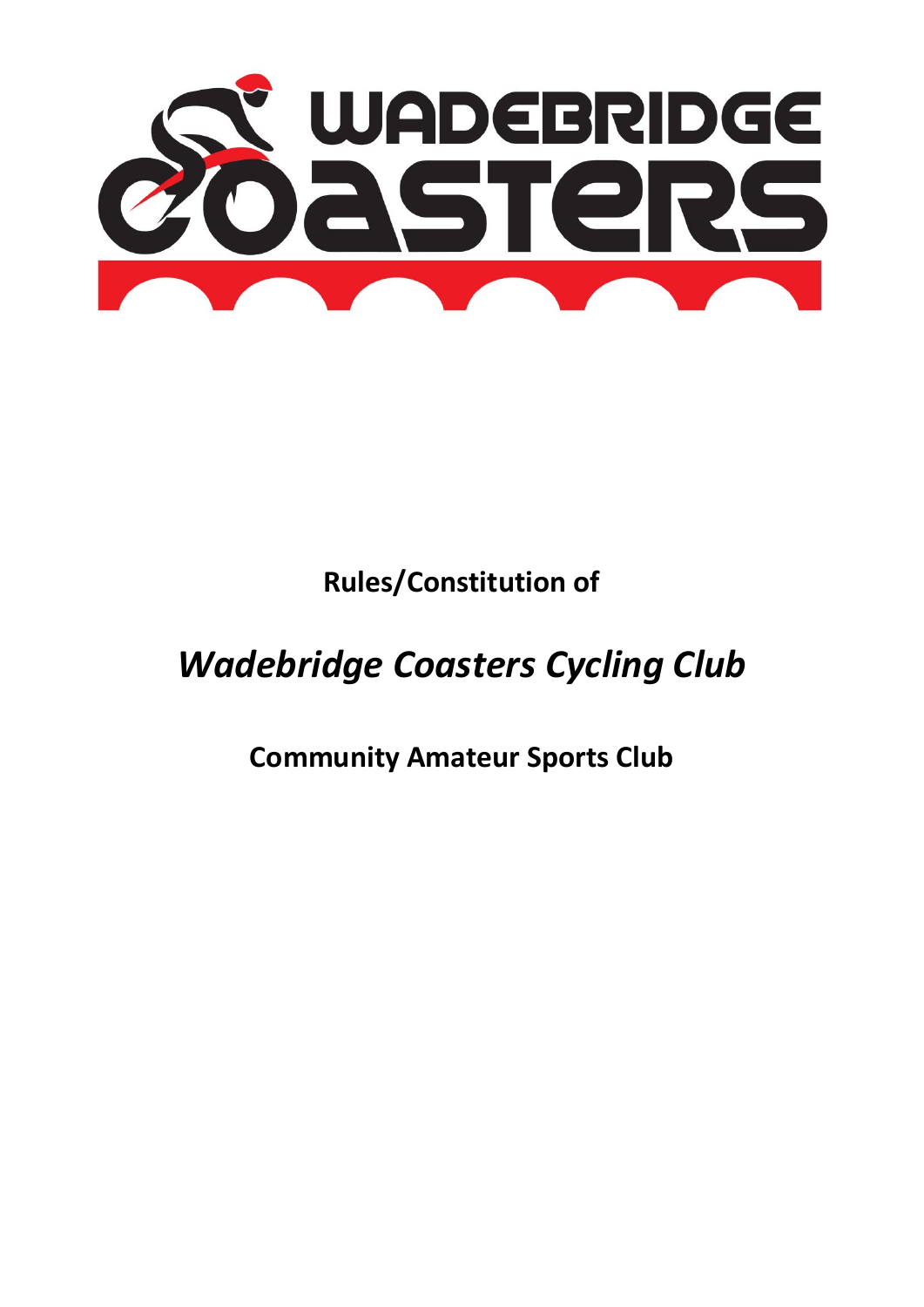# **1. The club will be called:** *Wadebridge Coasters Cycling Club* Community Amateur Sports Club

#### **2 The Purposes of the Club**

The purposes of the Club are to promote the amateur sport of *cycling* in the Camel Valley area and community participation in the same area.

#### **3 Permitted means of advancing the purposes**

The Committee has the power to:

**a** Acquire and provide grounds, equipment, coaching, training and playing facilities, club house, transport, medical and related facilities

**b** Provide coaching, training, medical treatment, and related social and other facilities

**c** Take out any insurance for club, employees, contractors, players, guests and third parties.

**d** Raise funds by appeals, subscriptions, loans and charges

**e** Borrow money and give security for the same, and open bank accounts

**f** Buy, lease or licence property and sell, let or otherwise dispose of the same

**g** Make grants and loans and give guarantees and provide other benefits

**h** Set aside or apply funds for special purposes or as reserves

**i** Deposit or invest funds in any lawful manner

**j** Employ and engage staff and others and provide services

**k** Co-operate with or affiliate to firstly any bodies regulating or organising the Sport and secondly any club or body involved with it and thirdly with government and related agencies

**l** Do all other things reasonably necessary to advance the purposes.

NONE of the above powers may be used other than to advance the purposes consistently with the Rules below and the general law.

#### **4 Membership**

**a** Membership of the Club shall be open to anyone interested in the sport on application regardless of sex, age, disability, ethnicity, nationality, sexual orientation, religion or other beliefs. However, limitation of membership according to available facilities is allowable on a non-discriminatory basis.

**b** The Club may have different classes of membership and subscription on a non-discriminatory and fair basis. The Club will keep subscriptions at levels that will not pose a significant obstacle to people participating.

**c** The Club Committee may refuse membership, or remove it, only for good cause such as conduct or character likely to bring the Club or sport into disrepute. Appeal against refusal or removal may be made to an appointed panel consisting of club members.

**d** All members ride at their own risk. The club currently provides no insurance cover for individual members and takes no liability for any incidents.

#### **5 All General Meetings**

**a** All members may attend all general meetings of the Club in person.

**b** Such meetings need 21 clear days' written notice to members.

**c** The quorum for all general meetings is 10 members over 16 years of age at the date of the AGM present or 30% of the total over 16 membership whichever is greater.

**d** The Chair or (in his or her absence) another member chosen at the meeting shall preside.

**e** Except as otherwise provided in these Rules, every resolution shall be decided by a simple majority of the votes cast on a show of hands from members over 16.

**f** Formalities in connection with General Meetings (such as how to put down resolutions) shall be decided by the Committee and publicised to Club members.

#### **6 Annual General Meetings (AGM)**

The Club will hold an AGM once in every calendar year and not more than 15 months after the last AGM. At every AGM:

**a** The Members will elect a Committee including a Chair, Treasurer and Secretary to serve until the next AGM;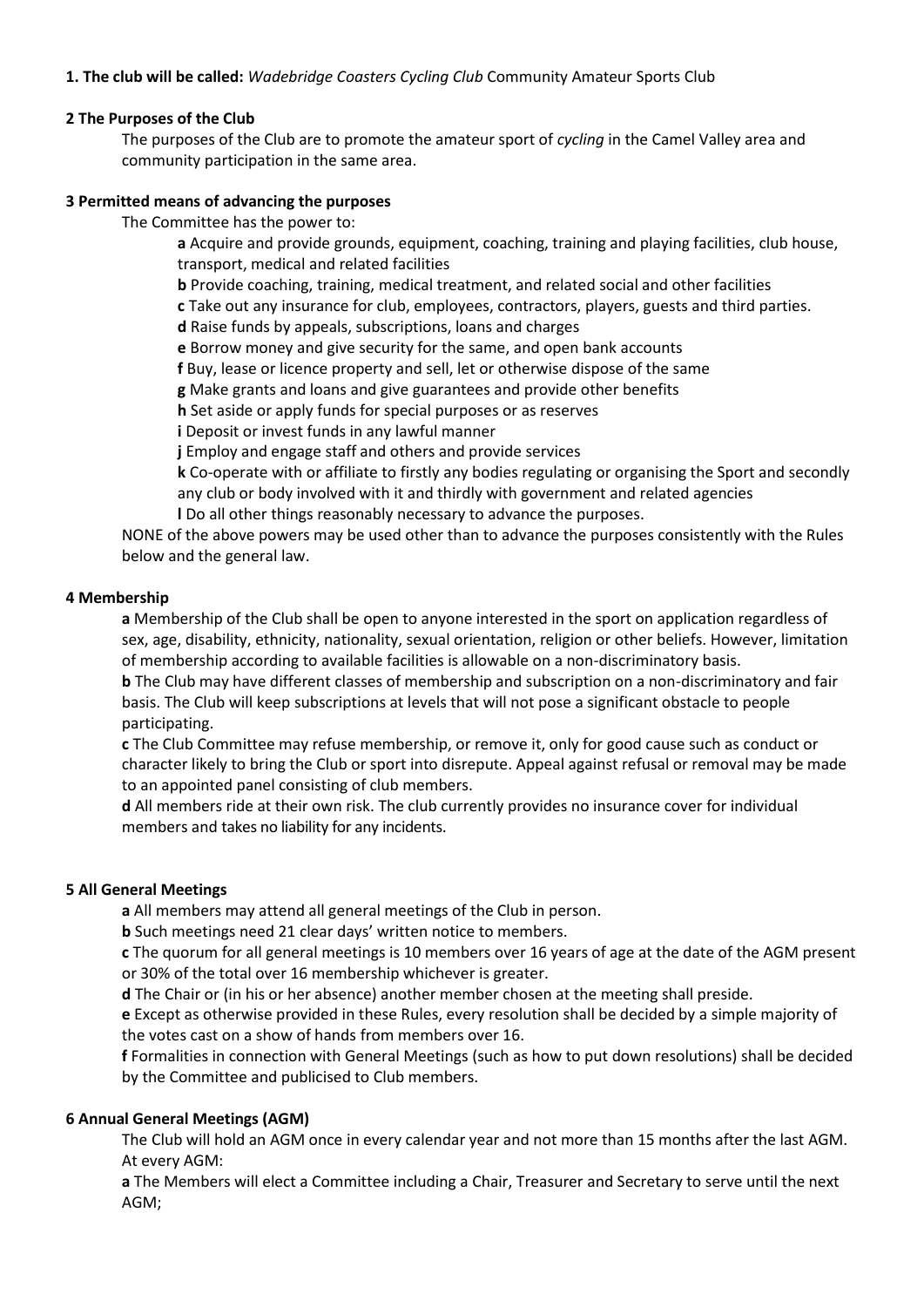**b** The Treasurer will produce accounts of the Club for the latest financial year audited as the Committee shall decide;

**c** The Committee will present a report on the Club's activities since the previous AGM;

**d** The Members will appoint a suitable person to audit the accounts; and

**e** The Members will discuss and vote on any resolution (whether about policy or to change the Rules) and deal with any other business put to the meeting.

# **7 Extraordinary General Meetings (EGM)**

An EGM shall be called by the Secretary within 14 days of a request to that effect from the Committee or on the written request of not less than five members signed by them. Such an EGM shall be held on not less than 14 or more than 21 days' notice at a place decided upon by the Committee or in default by the Chair.

# **8 The Committee**

#### **A Role –**

Subject to these Rules the Committee shall have responsibility for the management of the Club, its funds, property and affairs.

# **B Property etc –**

**i.** The property and funds of the Club cannot be used for the direct or indirect private benefit of members other than as reasonably allowed by the Rules.

**ii.** The Club may provide sporting and related social facilities, sporting equipment, coaching, courses, insurance cover, medical treatment, event expenses, post event refreshments and other ordinary benefits of Community Amateur Sports Clubs as provided for in the Finance Act 2002. **iii.** The Club may also in connection with the sports purposes of the Club:

**a** Sell and supply food, drink and related sports clothing and equipment;

**b** Employ members (though not for riding) and remunerate them for providing goods and services, on fair terms set by the Committee without the person concerned being present;

**c** Pay for reasonable hospitality for visiting teams and guests;

**d** Indemnify the Committee and members acting properly in the course of the running of the Club against any liability incurred in the proper running of the Club (but only to the extent of its assets).

**iv.** The Committee will have due regard to the law on disability discrimination and child protection

#### **C Composition etc -**

**i.** The Committee shall consist of at least three and not more than 12 members (including Officers).

**ii.** The Committee members may co-opt club members (up to the maximum permitted number) to serve until the end of the next AGM.

**iii.** Any Committee member may be re-elected or re-co-opted without limit.

**iv.** A Committee member ceases to be such if he or she ceases to be a member of the Club, resigns by written notice, or is removed by the Committee for good cause after the Member concerned has been given the chance of putting his/her case to the Committee with an appeal to the Club members, or is removed by club members at a general meeting. The Committee shall fairly decide time limits and formalities for these steps.

#### **D Committee meetings -**

**i** Whenever a Committee member has a personal interest in a matter to be discussed, he/she must declare it, withdraw from that part of the meeting (unless asked to stay), not be counted in the quorum for that agenda item and withdraw during the vote and have no vote on the matter concerned.

**ii** The Committee may decide its own way of operating. Unless it otherwise resolves the following rules apply:

**a** At least 2 members must be present for the meeting to be valid. These members must be from different families.

**b** Committee meetings shall be held face to face;

**c** The Chair, or whoever else those present choose shall chair meetings;